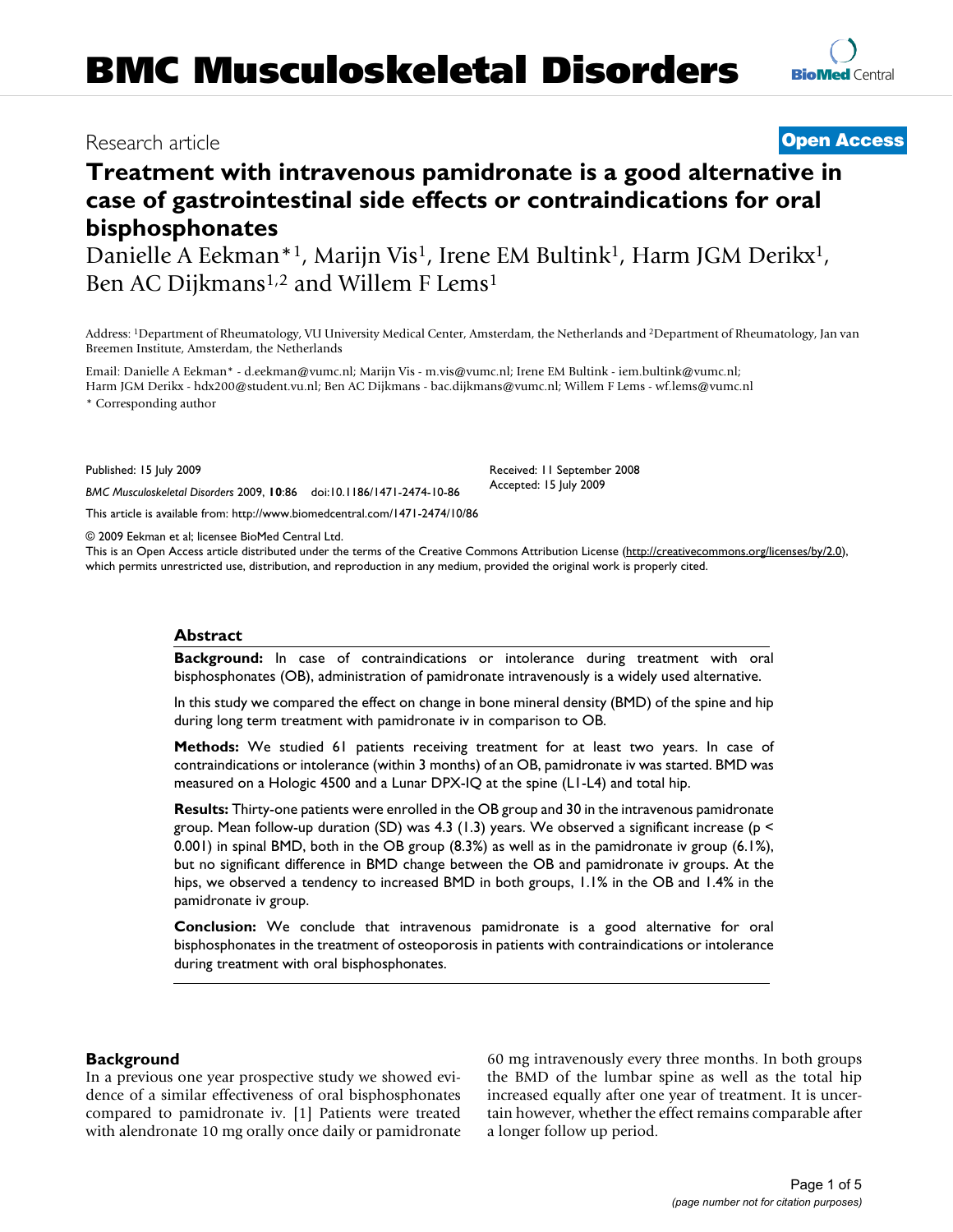Treatment with anti-osteoporotic drugs, such as bisphosphonates, has shown to effectively increase bone mineral density (BMD) and reduce vertebral fracture risk by as much as 40–50% [2,3] Fractures are the most important clinical manifestation of osteoporosis and can cause substantial morbidity [4] and mortality [5]. Oral bisphosphonates however, may cause upper gastro intestinal side effects such as dyspepsia and abdominal pain and are contraindicated in case of comorbidity of the upper gastrointestinal tract. [6,7]

In the current study, we observed the change in BMD of lumbar spine and total hip after 2–5 years of treatment with either pamidronate intravenously or oral bisphosphonates.

# **Methods**

We performed a retrospective study at the osteoporosis outpatient clinic of the Slotervaart Hospital (Amsterdam, the Netherlands). After screening for osteoporosis, treatment with anti-osteoporotic drugs was started, based on: 1) a T score of  $\leq$  -2.5 at the spine and/or hip, 2) one or more vertebral fractures (height loss more than 20%) or 3) a daily dose of prednisone of 7.5 mg or more during at least three months, and a T-score < -1 at the spine or hips, after which every one to two years patients returned to the clinic for a follow up visit.

During the follow up visits, 61 consecutive patients treated for at least two years with either an oral bisphosphonate (alendronate 70 mg weekly or risedronate 35 mg weekly) or intravenous pamidronate (60 mg 3 monthly, dissolved in 250 ml 0.9% saline) were enrolled. At that time it was not unusual to retrospectively and anonymously collect data based on treatment effects of antiosteoporotic drugs in daily practice, without approval from the ethics board. (all data were collected before approval became mandatory).

The indications for intravenous pamidronate were contraindications for oral bisphosphonates or intolerance for oral bisphosphonate therapy within three months from the start of treatment. Patients with previous treatment for longer than 3 months with anti-osteoporotic drugs were not included.

Demographic data and data on risk factors for osteoporosis at baseline and after a period of 2–5 years were collected. The data collected at baseline included: type of bisphosphonate (oral or pamidronate) and reason for intravenous administration, age, body mass index (BMI), menopausal status, history of clinical fractures (wrist, ankle or hip), family (first degree) history of fractures, dietary intake of calcium, supplementation of calcium and/ or vitamin D, history of prednisone use and laboratory testing including erythrocyte sedimentation rate, thyroid stimulating hormone, free T4, creatinine, urea, alkaline phosphatase, calcium and 25(OH) vitamin D.

BMD was measured with dual X-ray absorptiometry (DXA) at the start of treatment and after 2–5 years in the lumbar spine (L1-L4) and the total hip. The majority of the measurements were performed on a Hologic 4500 (Waltham, Mass., USA) and some on a Lunar DPX-IQ (Lunar). Repeated measurements in all patients were done on the same machine.

### *Statistical analyses*

To compare mean change in BMD between the groups and within the groups we used the independent t-test and paired student's t-test, respectively. The distribution of risk factors and demographic data were compared between groups using student's t-test for continuous variables and using Pearson's chi-square test for dichotomous variables.

# **Results**

The baseline characteristics of patients treated with pamidronate iv or oral bisphosphonates are shown in table 1. The mean duration of treatment was more than 4 years and comparable in both groups. There were no significant differences between the groups in age, gender, age at menopause, BMI, history of clinical vertebral or nonvertebral fractures, family history of fractures, calcium intake, use of prednisone or serum calcium, albumin or 25(OH) vitamin D level. Laboratory testing showed no abnormalities in thyroid or kidney function. The BMD and T scores of spine and hip at baseline were similar as well.

Twenty-one patients (34%) used calcium supplementation because of an insufficient dietary calcium intake (<1000 mg daily), twelve in the oral bisphosphonates group and nine in the pamidronate iv group. A serum 25 (OH) vitamin D level below 30 nmol/l at baseline was an indication to start supplementation with cholecalciferol. Five patients treated with oral bisphosphonates were given supplementation with vitamin D, as well as six in the pamidronate iv group. In the oral bisphosphonates group 17 patients were treated with alendronate 70 mg weekly and 14 with risedronate 35 mg weekly.

During the outpatient clinic visits patients were asked about their adherence to therapy. All patients confirmed that they had taken their pills regularly, one patient missed one infusion pamidronate due to a self-limiting respiratory tract infection. Since it was a retrospective study, and only patients who had tolerated their treatment during at least two years were included, there are hardly any data on side effects available.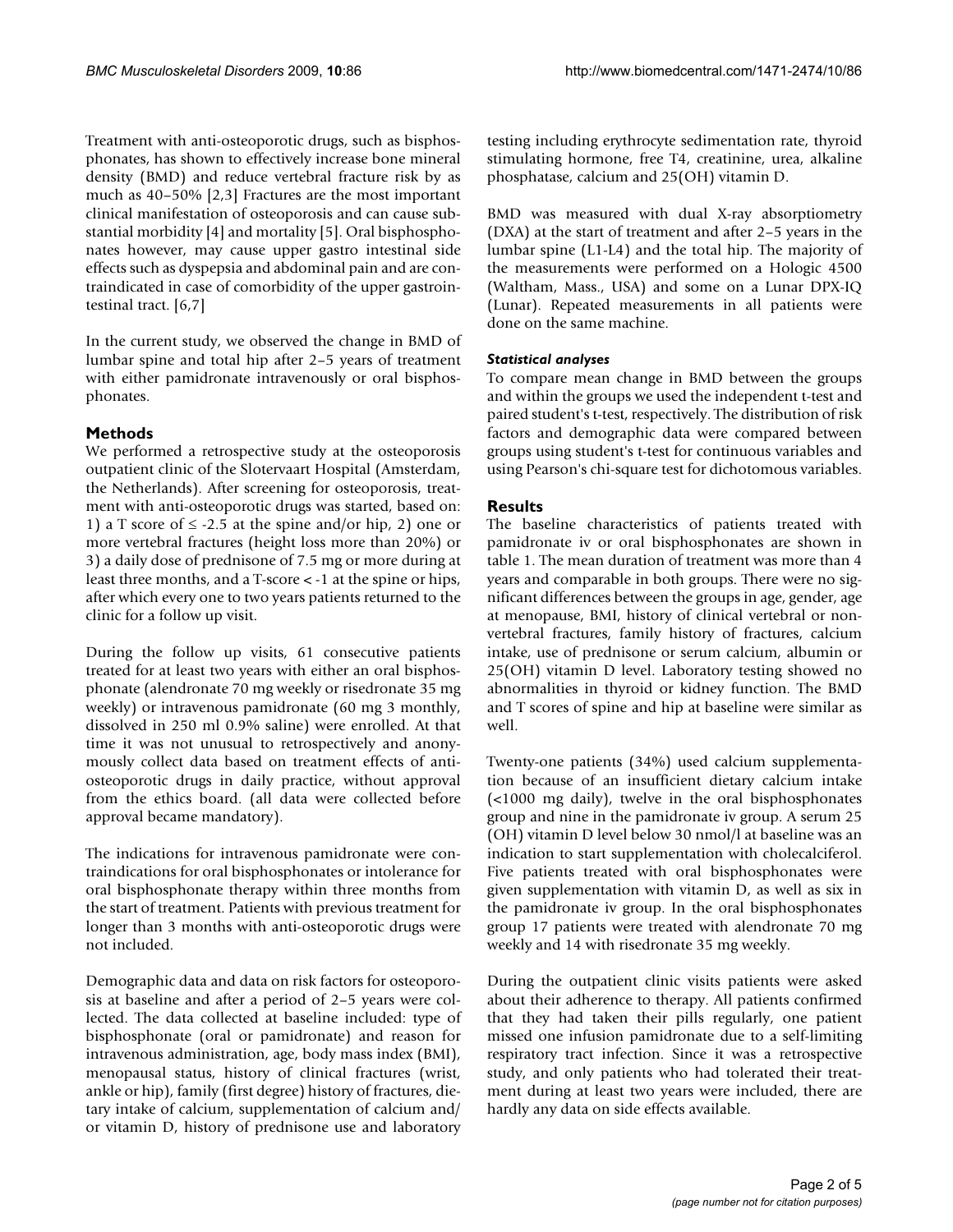| <b>Variables</b>                                     |              | Oral Bisphosphonates n = 31 | Pamidronate n = 30 | p value |
|------------------------------------------------------|--------------|-----------------------------|--------------------|---------|
| Duration of treatment (years)                        | mean (range) | 4.2(4.9)                    | 4.3(4.8)           | 0.914   |
| Age (years)                                          | mean $(SD)$  | 62 (13.9)                   | 67 (9.6)           | 0.132   |
| Gender (female)                                      | n (%)        | 24(77)                      | 24 (80)            | 0.527   |
| Age at menopause (years)                             | mean $(SD)$  | 48 (4.6)                    | 46 (5.3)           | 0.178   |
| BMI (kg/m2)                                          | mean $(SD)$  | 24(4.7)                     | 25(4.5)            | 0.636   |
| Number of patients with at least 1 clinical fracture | n (%)        | 9(29)                       | 5(17)              | 0.251   |
| <b>Familial fractures</b>                            | n (%)        | 12(36)                      | 11(37)             | 0.516   |
| Dietary calcium intake (mg/day)                      | mean $(SD)$  | 925 (366)                   | 838 (241)          | 0.293   |
| Calcium supplementation daily dose (mg)              | n (%)        | 12                          | 9                  | 0.678   |
|                                                      | mean $(SD)$  | 541 (144)                   | 610 (334)          | 0.531   |
| Treatment with prednisone daily dose (mg)            | n (%)        | 6(18)                       | 5(17)              | 0.835   |
|                                                      | mean (SD)    | 10(4.2)                     | 11.5(6)            | 0.638   |
| T score spine                                        | mean (SD)    | $-2.39(1.55)$               | $-2.58(0.89)$      | 0.562   |
| T score hip                                          | mean $(SD)$  | $-1.85(1.13)$               | $-1.79(1.03)$      | 0.816   |
| Serum 25(OH) D levels (nmol/l)                       | mean $(SD)$  | 70 (31)                     | 62(29)             | 0.313   |
| Serum calcium levels (mmol/l)                        | mean $(SD)$  | 2.38(0.1)                   | 2.39(0.1)          | 0.678   |
| Serum albumin levels (g/l)                           | mean $(SD)$  | 41 $(9)$                    | 39(4)              | 0.356   |

**Table 1: Baseline characteristics of patients treated with pamidronate iv or oral bisphosphonates**

At baseline there are no significant differences between the oral bisphosphonates group and the pamidronate iv group

In the oral bisphosphonates group 21 out of 31 had a T score of  $\leq$  -2.5 at either spine or hip, 6 were using a high dose of prednisone and 7 had a vertebral fracture. (three patients had both a low T score and were using a high dose of prednisone) In the pamidronte iv group 16 of the 30 had a T score of  $\leq$  -2.5 at either spine or hip, 5 were using a high dose of prednisone and 9 had a vertebral fracture. The T scores by site or fracture history parameters that resulted in study inclusion were the same in both groups.

The indication for treatment with pamidronate iv was intolerance of oral bisphosphonates (22), gastrointestinal complaints prior to treatment with oral bisphosphonates (4) and a contraindication for oral treatment (4).

During the follow up period, three patients in the oral bisphosphonates group and two in the pamidronate group had a new non-vertebral osteoporotic fracture (two ankle fractures and a hip fracture, and two hip fractures, respectively). There were no new clinical vertebral fractures.

#### *Change in BMD*

There was a small tendency to a larger increase of BMD in patients using alendronate, eg in the spine the BMD increased (SD) with 9 (8.7)% versus 7.5 (12)% in patients using risedronate. However, these differences were not significant, therefore further analyses has been performed on all patients using oral bisphosphonates.

The BMD (SD) of the lumbar vertebral spine increased with 0.058 (0.09) g/cm2 (+8.3% p < 0.001 vs baseline) in the oral and 0.048 (0.05)  $g/cm2$  (+6.1% p < 0.001 vs baseline) in the pamidronate iv group. The BMD (SD) of the hip increased non significantly in the oral group with 0.008 (0.046) g/cm2 (+1.1% p = 0.358) and 0.010 g/cm2 (0.046)  $(+1.4\% p = 0.242)$  in the pamidronate iv group. (table 2) There was no statistical difference between the two groups in the effect on BMD in spine  $(p = 0.351)$  or hip ( $p = 0.724$ ).

#### **Discussion**

Oral bisphosphonates have shown to effectively prevent bone loss and fractures. However, occasionally they can cause gastrointestinal complaints. Furthermore, therapy with oral bisphosphonates includes stringent requirements for fasting and posture during administration, causing inconvenience for some patients. [8] The combination of possible gastrointestinal side effects and a complex dosing regime can cause a decreased adherence, which has been recognized as a problem in the treatment of all chronic diseases.[9] Besides that, oral bisphosphonates are known for their poor bioavailability, which is reported to be as low as 0.9–1.8% for alendronate and risedronate.[10]

In case of gastrointestinal complaints, and in patients with contraindications for oral bisphosphonates as a consequence of abnormalities in the upper gastrointestinal tract, particularly the oesophagus, intravenous adminis-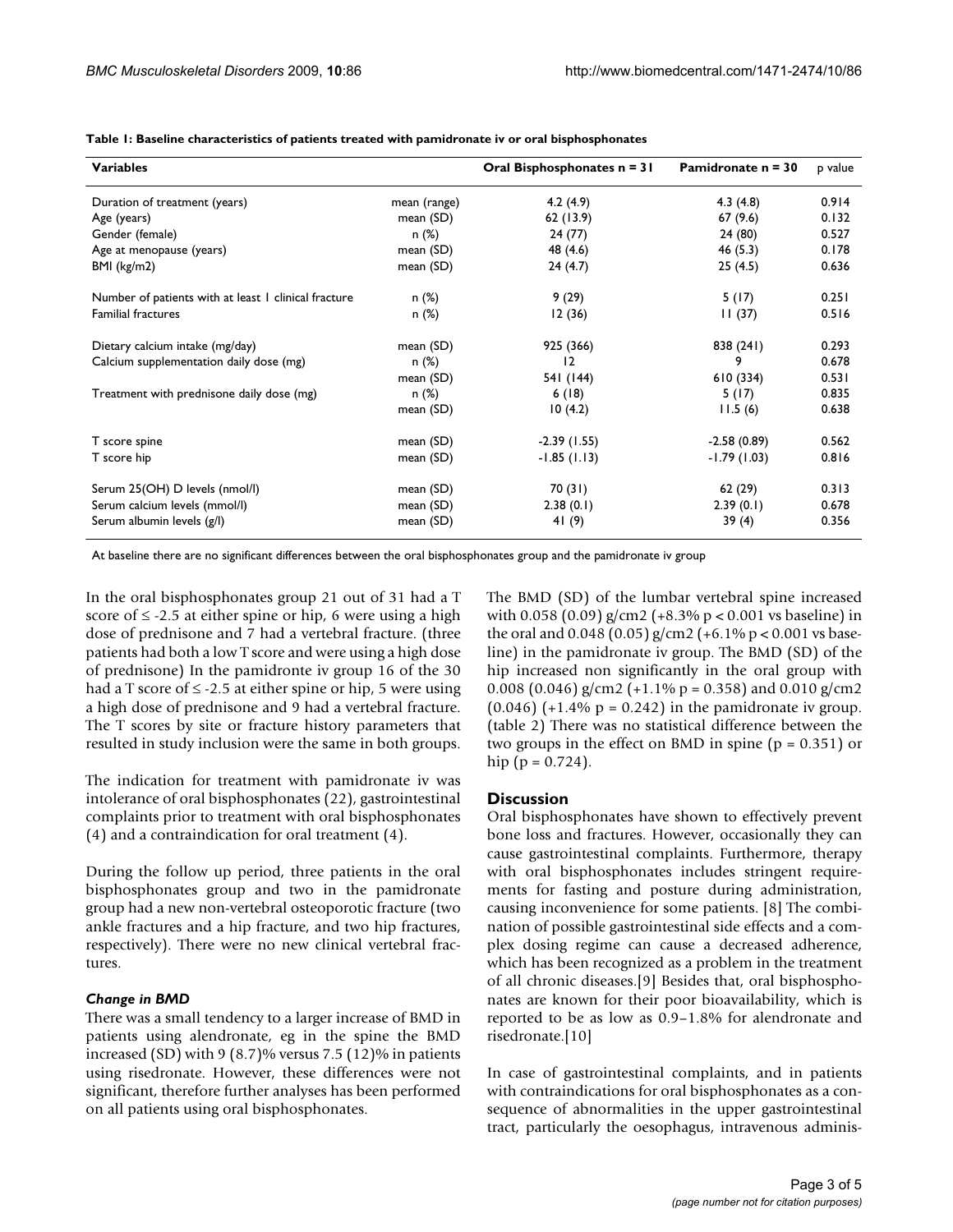|       | Oral bisphosphonates $n = 31$  |                                               |                            |                         | Pamidronate $n = 30$                          |                            |  |
|-------|--------------------------------|-----------------------------------------------|----------------------------|-------------------------|-----------------------------------------------|----------------------------|--|
|       | <b>BMD Start G/</b><br>cm2(SD) | BMD after 4.2 years<br>treatment $g/cm2$ (SD) | Change of BMD %<br>(range) | BMD Start g/cm2<br>(SD) | BMD after 4.3 years<br>treatment $g/cm2$ (SD) | Change of BMD %<br>(range) |  |
| Spine | 0.800<br>(0.171)               | 0.856<br>(0.139)                              | $8.3(55.3)*$               | 0.782<br>(0.092)        | 0.830<br>(0.112)                              | 6.1 $(33.8)$ <sup>*</sup>  |  |
| Hip   | 0.714<br>(0.127)               | 0.724<br>(0.136)                              | 1.1(33.6)                  | 0.739<br>(0.126)        | 0.749<br>(0.116)                              | $1.4(27.8)$ :              |  |

| Table 2: Change of BMD in patients treated with pamidronate iv or oral bisphosphonates |  |  |  |
|----------------------------------------------------------------------------------------|--|--|--|
|----------------------------------------------------------------------------------------|--|--|--|

There is a significant increase in BMD of the spine in both groups (\* p < 0.001) and a non significant increase in the hip in both groups. (§ p = 0.358 and  $\ddagger$  p = 0.252)

tration might be an attractive alternative. Furthermore, the administration is less complex for the patients and it provides certainty to the physician that patients receive their treatment. Also, bioavailability of intravenous administrated bisphosphonates is much better.

We realize that our study has limitations. We measured the effect of therapy by monitoring BMD change. Although this is a surrogate endpoint, the primary goal of treatment remains fracture reduction. However, to measure fracture reduction, large numbers of patients are required, particularly in a trial with a non inferiority design.[11] Nevertheless, there are some data that suggest that larger increases in BMD are correlated with lower fracture rates. [12-14]

Additionally, the study population may be subject to selection bias, since the patients treated with pamidronate had gastrointestinal problems. Although we can not exclude that the two groups were slightly different, there were no differences in risk factors for osteoporosis between the groups. Moreover, the pre-treatment period with oral bisphosphonates was short, thus their effect on bone mineral density during this period will be minimal.

Because of the fact that it is a retrospective study and only patients who tolerated treatment for at least two years were included, it was not possible to perform a risk benefit calculation. Nevertheless, our data clearly show that for these patients, who tolerate their treatment regimes, the response in BMD is comparable.

Recently, new data of large randomized controlled trials have become available, which showed that treatment with either zoledronate or ibandronate iv compared to placebo (three years and one year respectively) has a superior effect on BMD in postmenopausal women, and leads to fracture reduction. [15,16] However, in our study, we present data over a longer observation time (four years). Moreover, and more important, we compared the changes of BMD during an intravenous regime with that of widely prescribed oral bisphosphonates, usually regarded as first choice of treatment, instead of a comparison with placebo treatment, which was the case in the zoledronate and ibandronate studies.

In conclusion, our present study demonstrates that treatment during four years with intravenous pamidronate has a comparable effect on change in BMD as treatment with either alendronate or risedronate. We therefore suggest to consider treatment with intravenous pamidronate as an alternative treatment for patients diagnosed with osteoporosis who have gastrointestinal side effects during treatment with oral bisphosphonates or contraindications for oral bisphosphonates.

#### **Conclusion**

The results of the present study demonstrate, that long term treatment with pamidronate iv has a comparable effect on BMD as oral bisphosphonates. In both groups the BMD of the spine increased with more than six percent, while the BMD of the hip remained stable.

#### **Competing interests**

The authors declare that they have no competing interests.

#### **Authors' contributions**

DE collected data, drafted the manuscript and performed statistical analysis. MV participated in the design of the study and helped to draft the manuscript. IB participated in the design of the study and helped to draft the manuscript. HD collected data. BD helped to draft the manuscript. WL conceived of the study, participated in its design and coordination and helped to draft the manuscript. All authors read and approved the final manuscript.

#### **Acknowledgements**

None

#### **References**

1. Vis M, Bultink IE, Dijkmans BA, Lems WF: **[The effect of intrave](http://www.ncbi.nlm.nih.gov/entrez/query.fcgi?cmd=Retrieve&db=PubMed&dopt=Abstract&list_uids=15883662)[nous pamidronate versus oral alendronate on bone mineral](http://www.ncbi.nlm.nih.gov/entrez/query.fcgi?cmd=Retrieve&db=PubMed&dopt=Abstract&list_uids=15883662) [density in patients with osteoporosis.](http://www.ncbi.nlm.nih.gov/entrez/query.fcgi?cmd=Retrieve&db=PubMed&dopt=Abstract&list_uids=15883662)** *Osteoporos Int* 2005, **16:**1432-1435.